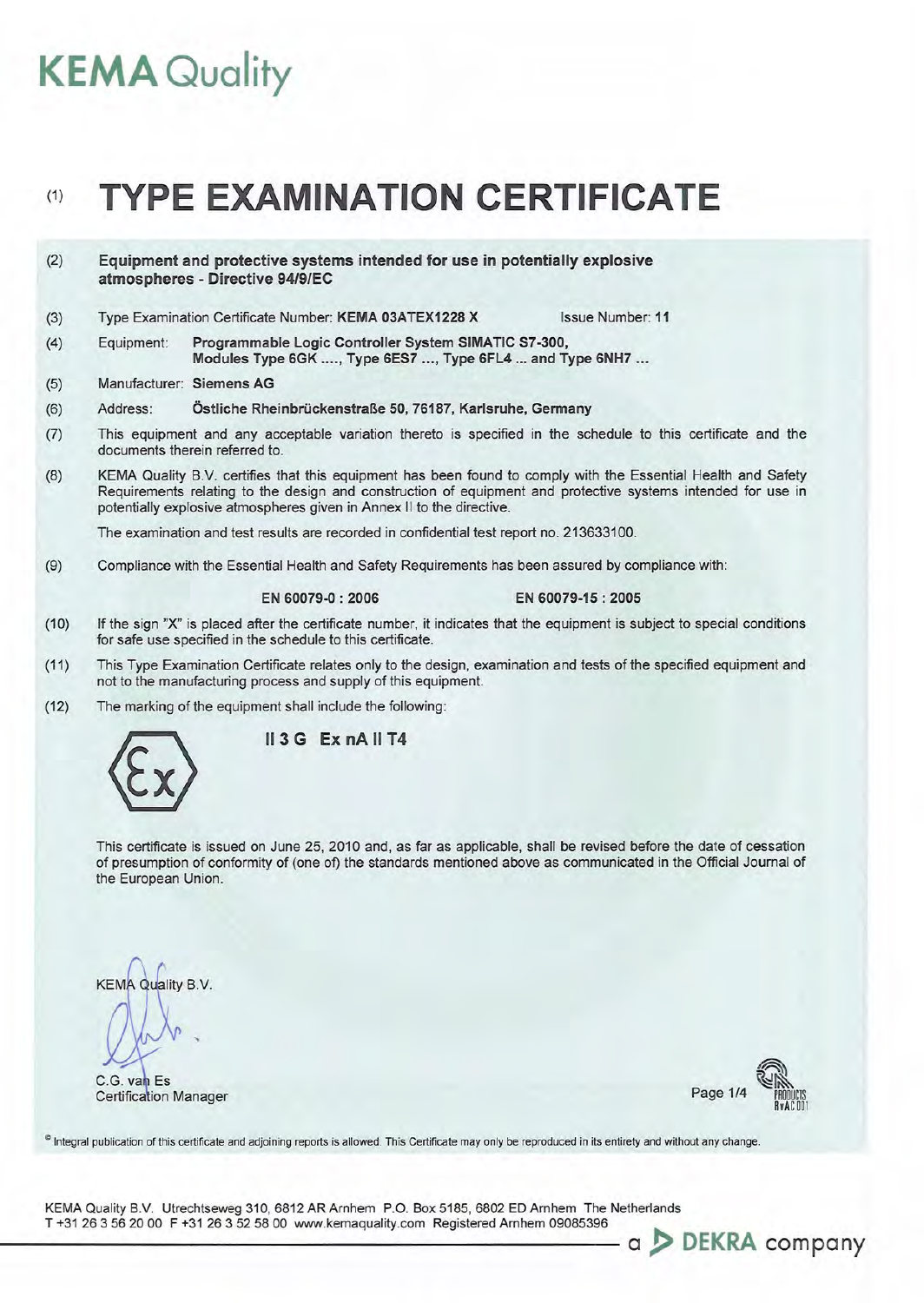**KEMA** Quality

## (13) **SCHEDULE**

#### (14) **to Type Examination Certificate KEMA 03ATEX1228 X** Issue No. **11**

#### (15) **Description**

Modules Type 6GK ..., Type 6ES7 ..., Type 6FL4 ... and Type 6NH7 ... for use in a SIMATIC S7-300 Programmable Logic Controller System.

The type code, the ambient temperature range and the temperature class of the modules shall be taken from **table 1.** 

#### **Electrical data**

The electrical data of the supply and the input and output circuits shall be taken from **table 1.** 

#### **Installation instructions**

The manual provided with the equipment shall be followed in detail to assure proper and safe operation.

#### (16) **Test Report**

KEMA No. 213633100.

#### (17) **Special conditions for safe use**

- 1. The modules shall be installed in a suitable enclosure providing a degree of protection of at least IP54 according to EN 60529, taking into account the environmental conditions under which the equipment will be used.
- 2. When the temperature under rated conditions exceeds 70 °C at the cable or conduit entry point, or 80 °C at the branching point of the conductors, the temperature specification of the selected cable shall be in compliance with the actual measured temperature.
- 3. Provisions shall be made to prevent the rated voltage from being exceeded by transient disturbances of more than 40%.

#### (18) **Essential Health and Safety Requirements**

Covered by the standard listed at (9).

#### (19) **Test documentation**

As listed in Test Report No. 213633100.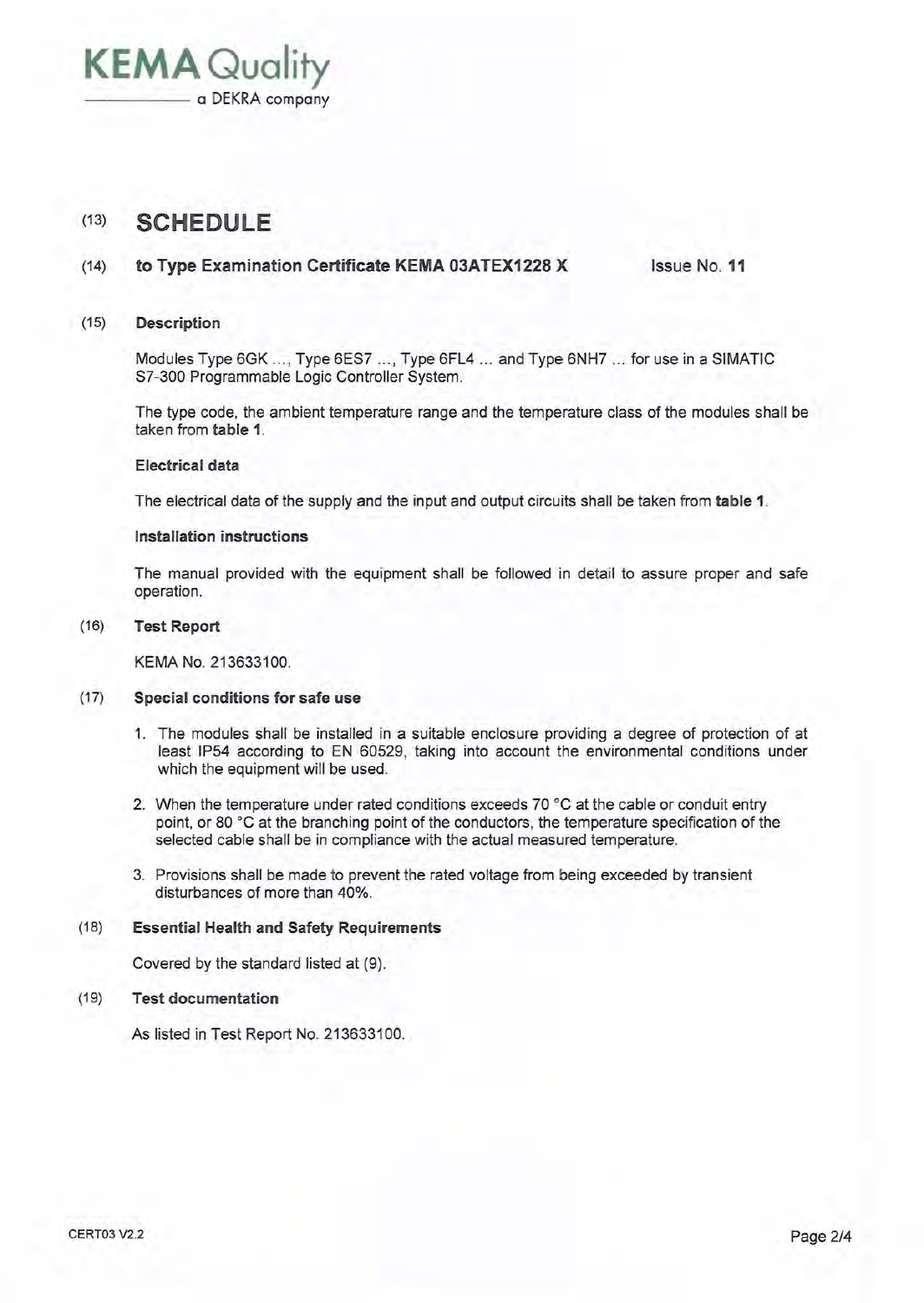## (13) **SCHEDULE**

## (14) **to Type Examination Certificate KEMA 03ATEX1228 X** Issue No. **11**

| Description                          | Type/MLFB No.       | Temp.<br>code  | Ambient<br>Range                                       | <b>Technical Data</b>               | Supply<br>Volt. |
|--------------------------------------|---------------------|----------------|--------------------------------------------------------|-------------------------------------|-----------------|
| S7-300 Communicaton Prozessors (CPs) |                     |                |                                                        |                                     |                 |
| CP 342-2                             | 6GK7 342-5DA02-0XE0 | <b>T4</b>      | $0+60^{\circ}C$                                        | 100 mA/5 V                          | 24 V            |
| CP 342-5                             | 6GK7 342-5DA03-0XE0 | <b>T4</b>      | $0+60°C$                                               | 24V / max.0.23 A<br>5V / max. 0.1 A | 24 V            |
| CP 342-5 FO                          | 6GK7 342-5DF00-0XE0 | T <sub>4</sub> | $0+60°C$                                               | 100 mA/5 V                          | 24 V            |
| CP 343-1                             | 6GK7 343-1EX11-0XE0 | <b>T4</b>      | $0+60^{\circ}C$                                        |                                     | 24 V            |
| CP 343-1                             | 6GK7 343-1EX20-0XE0 | <b>T4</b>      | $0+60°C$                                               |                                     | 24 V            |
| CP 343-1 PN                          | 6GK7 343-1HX00-0XE0 | <b>T4</b>      | $0+60°C$                                               |                                     | 24 V            |
| CP 343-1 IT                          | 6GK7 343-1GX11-0XE0 | <b>T4</b>      | $0+60°C$                                               |                                     | 24 V            |
| CP 343-1 IT                          | 6GK7 343-1GX20-0XE0 | <b>T4</b>      | $0+60°C$                                               |                                     | 24 V            |
| CP343-1 ERTEC Advanced               | 6GK7 343-1GX30-0XE0 | <b>T4</b>      | $0+60°C$                                               | 24V / max. 0.8 A                    | 24 V            |
| <b>CP343-1 ERPC</b>                  | 6GK7 343-1FX00-0XE0 | T4             | $0+60^{\circ}C$                                        | 24V / max. 0.8 A                    | 24 V            |
| CP 343-5 DP 12MB                     | 6GK7 343-5FA01-0XE0 | <b>T4</b>      | $0+60^{\circ}C$                                        | 100 mA/5 V                          | 24 V            |
| TIM3VIE                              | 6NH7800-3BA00       | <b>T4</b>      | $0+60^{\circ}C$                                        | 24V / max. 0.35 A                   | 24 V            |
| <b>TIM3VIE Advanced</b>              | 6NH7800-3CA00       | <b>T4</b>      | $0+60°C$                                               | 24V / max. 0.35 A                   | 24 V            |
| <b>TIM3VIE VICOS</b>                 | 6NH7808-3BA00       | <b>T4</b>      | $0+60°C$                                               | 24V / max. 0.35 A                   | 24 V            |
| TIM4R-IE                             | 6NH7800-4BA00       | <b>T4</b>      | $0+60°C$                                               | 24V / max. 0.17A                    | 24V             |
| <b>TIM3VIE DNP3</b>                  | 6NH7803-3BA00-0AA0  | <b>T4</b>      | $0+60^{\circ}C$                                        | 5V / max. 0.2A<br>24V / max. 0.35 A | 5V<br>24 V      |
|                                      |                     |                |                                                        | 24V / max. 0.17A                    | 24V             |
| TIM4R-IE DNP3                        | 6NH7803-4BA00-0AA0  | <b>T4</b>      | $0+60°C$                                               | 5V / max. 0.2A                      | 5V              |
| CP343-1 LEAN BACNET                  | 6FL4343-1CX00-0XE0  | <b>T4</b>      | $0+60^{\circ}C$                                        | 24V / max.0.2 A                     | 24 V            |
|                                      |                     |                |                                                        | 5V / max. 0.2 A                     | 5 V             |
| CP343-1 PNIO Standard                | 6GK7343-1EX21-0XE0  | <b>T4</b>      | $0+60°C$                                               | 24V / max.0.15 A<br>5V / max. 0.2 A | 24 V<br>5 V     |
|                                      |                     |                |                                                        | 24V / max.0.15 A                    | 24 V            |
| CP343-1 PNIO Advanced                | 6GK7343-1GX21-0XE0  | <b>T4</b>      | $0+60°C$                                               | 5V / max. 0.2 A                     | 5 V             |
| <b>CP343-1 LEAN</b>                  | 6GK7343-1CX00-0XE0  | <b>T4</b>      | $0+60°C$                                               | 24V / max.0.2 A                     | 24 V            |
|                                      |                     |                |                                                        | 5V / max. 0.2 A<br>24V / max.0.2 A  | 5 V<br>24 V     |
| <b>CP343-1 LEAN</b>                  | 6GK7343-1CX10-0XE0  | T <sub>4</sub> | $0+60°C$                                               | 5V / max. 0.2 A                     | 5 V             |
| IE/PB-Link                           | 6GK1 411-5AA00      | <b>T4</b>      | $0+60^{\circ}C$                                        | -----                               | 24 V            |
| CP343-1                              | 6GK7343-1EX30-0XE0  | <b>T4</b>      | $0+60°C$                                               | 24V / max.0.2 A                     | 24 V            |
|                                      |                     |                |                                                        | 5V / max. 0.2 A<br>24V / max.0.2 A  | 5 V<br>24 V     |
| CP343-1 BACnet                       | 6FL4343-1CX10-0XE0  | T <sub>4</sub> | $0+60°C$                                               | 5V / max. 0.2 A                     | 5 V             |
| IE/PB-Link                           | 6GK1 411-5AA20      | T4             | $0+60^{\circ}C$                                        | 100 mA/5 V                          | 24 V            |
| <b>IE/PB-Link PNIO</b>               | 6GK1411-5AB00       | <b>T4</b>      | $0+60^{\circ}C$                                        | 24V / max. 0.35 A                   | 24 V            |
| DP/AS-i Link 2.0E                    | 6GK1 415-2AA01      | T4             | $0+60^{\circ}C$<br>horizontal<br>$0+45$ °C<br>vertical | 5V / max. 90 mA                     | 24 V            |
| S7-300 / C7 Memory Cards             |                     |                |                                                        |                                     |                 |
| Memory Card FEPROM 16kB              | 6ES7 951-0KD00-0AA0 | T4             | $0+75^{\circ}C$                                        |                                     | 5Vdc            |
| Memory Card FEPROM 32kB              | 6ES7 951-0KE00-0AA0 | <b>T4</b>      | $0+75°C$                                               |                                     | 5Vdc            |
| Memory Card FEPROM 64kB              | 6ES7 951-0KF00-0AA0 | T4             | $0+75^{\circ}C$                                        |                                     | 5Vdc            |
| Memory Card FEPROM 128kB             | 6ES7 951-0KG00-0AA0 | <b>T4</b>      | $0+75°C$                                               |                                     | 5Vdc            |
| Memory Card FEPROM 512kB             | 6ES7 951-0KJ00-0AA0 | <b>T4</b>      | $0+75^{\circ}C$                                        |                                     | 5Vdc            |
| Memory Card MODR-K8 128 kB           | 6ES7 951-0AG00-0AA0 | T <sub>4</sub> | $0+75^{\circ}C$                                        |                                     | 5Vdc            |
| Memory Card MODF-K8 256 kB           | 6ES7 951-0KH00-0AA0 | <b>T4</b>      | $0+75^{\circ}C$                                        |                                     | 5Vdc            |
| Memory Card MODR-K16 256 kB          | 6ES7 951-1AH00-0AA0 | T4             | $0+75^{\circ}C$                                        |                                     | 5Vdc            |
| Memory Card MODR-K16 512 kB          | 6ES7 951-1AJ00-0AA0 | <b>T4</b>      | $0+75^{\circ}C$                                        |                                     | 5Vdc            |
| Memory Card MODR-K16 1 MB            | 6ES7 951-1AK00-0AA0 | <b>T4</b>      | $0+75^{\circ}C$                                        |                                     | 5Vdc            |
| Memory Card MODR-K16 2 MB            | 6ES7 951-1AL00-0AA0 | <b>T4</b>      | $0+75°C$                                               |                                     | 5Vdc            |
| Memory Card MODF-K16 256 kB          | 6ES7 951-1KH00-0AA0 | T <sub>4</sub> | $0+75^{\circ}C$                                        |                                     | 5Vdc            |
| Memory Card MODF-K16 1 MB            | 6ES7 951-1KK00-0AA0 | T4             | $0+75^{\circ}C$                                        |                                     | 5Vdc            |

### **Table 1**